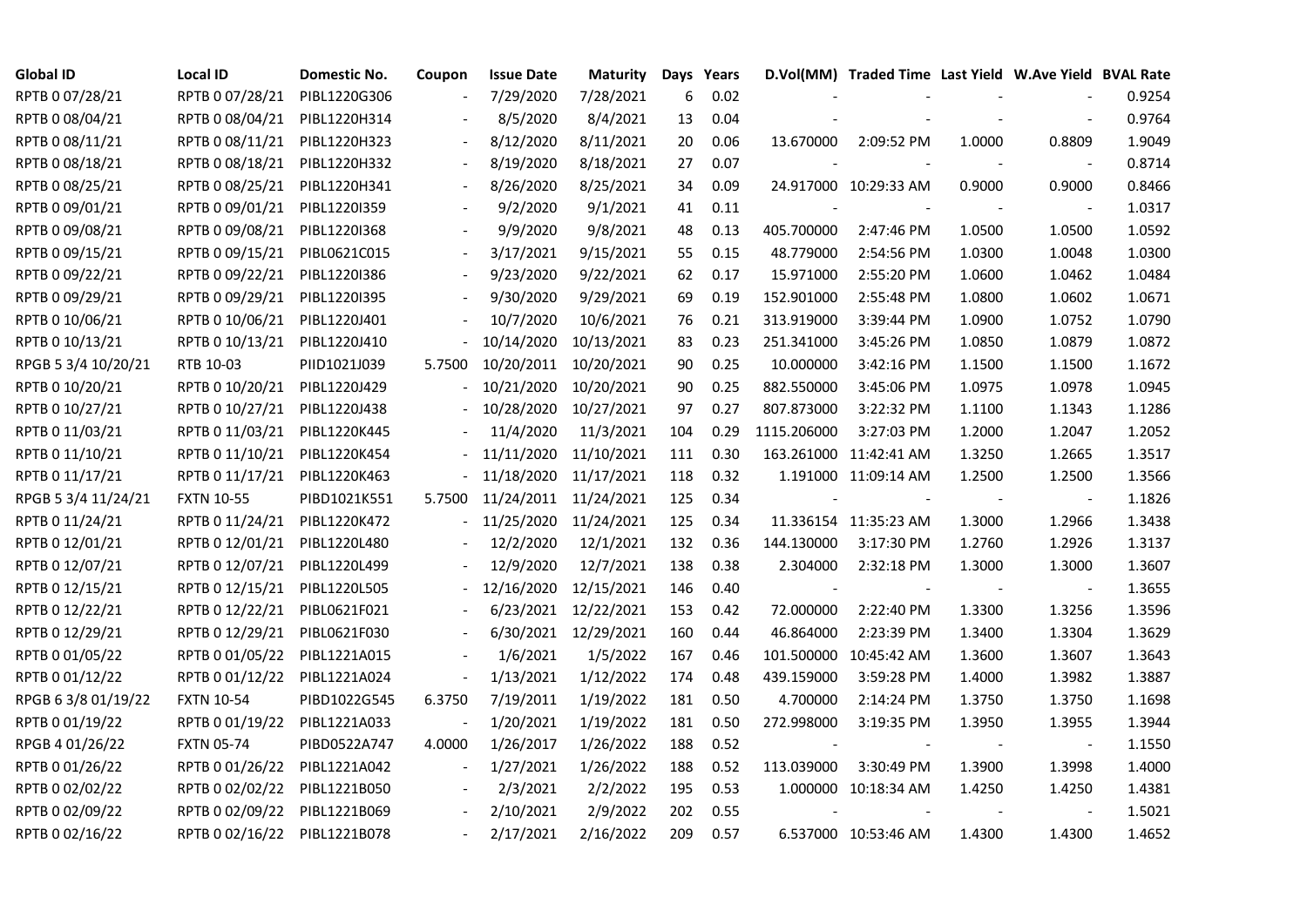| <b>Global ID</b>     | <b>Local ID</b>   | Domestic No. | Coupon                   | <b>Issue Date</b> | Maturity   |     | Days Years |                | D.Vol(MM) Traded Time Last Yield W.Ave Yield BVAL Rate |        |                          |        |
|----------------------|-------------------|--------------|--------------------------|-------------------|------------|-----|------------|----------------|--------------------------------------------------------|--------|--------------------------|--------|
| RPTB 0 02/23/22      | RPTB 0 02/23/22   | PIBL1221B087 |                          | 2/24/2021         | 2/23/2022  | 216 | 0.59       |                |                                                        |        |                          | 1.4482 |
| RPTB 0 03/02/22      | RPTB 0 03/02/22   | PIBL1221C095 |                          | 3/3/2021          | 3/2/2022   | 223 | 0.61       |                |                                                        |        |                          | 1.4591 |
| RPTB 0 03/09/22      | RPTB 0 03/09/22   | PIBL1221C102 | $\overline{\phantom{a}}$ | 3/10/2021         | 3/9/2022   | 230 | 0.63       |                |                                                        |        |                          | 1.4666 |
| RPGB 15 03/14/22     | <b>FXTN 20-02</b> | PIBD2022C021 | 15.0000                  | 3/14/2002         | 3/14/2022  | 235 | 0.64       |                |                                                        |        | $\overline{a}$           | 1.3611 |
| RPTB 0 03/16/22      | RPTB 0 03/16/22   | PIBL1221C111 | $\overline{\phantom{a}}$ | 3/17/2021         | 3/16/2022  | 237 | 0.65       |                |                                                        |        |                          | 1.4742 |
| RPTB 0 03/23/22      | RPTB 0 03/23/22   | PIBL1221C120 |                          | 3/24/2021         | 3/23/2022  | 244 | 0.67       | 160.000000     | 2:29:43 PM                                             | 1.4400 | 1.4500                   | 1.4596 |
| RPTB 0 03/30/22      | RPTB 0 03/30/22   | PIBL1221C139 |                          | 3/31/2021         | 3/30/2022  | 251 | 0.69       | 25.830000      | 3:31:51 PM                                             | 1.4500 | 1.4483                   | 1.4591 |
| RPTB 0 04/06/22      | RPTB 0 04/06/22   | PIBL1221D147 |                          | 4/7/2021          | 4/6/2022   | 258 | 0.71       |                | 60.000000 10:29:48 AM                                  | 1.4700 | 1.4800                   | 1.4977 |
| RPTB 0 04/13/22      | RPTB 0 04/13/22   | PIBL1221D156 |                          | 4/14/2021         | 4/13/2022  | 265 | 0.73       |                |                                                        |        |                          | 1.5054 |
| RPTB 0 04/20/22      | RPTB 0 04/20/22   | PIBL1221D165 | $\overline{\phantom{a}}$ | 4/21/2021         | 4/20/2022  | 272 | 0.75       | 290.000000     | 2:34:27 PM                                             | 1.4850 | 1.4850                   | 1.4850 |
| RPTB 0 04/27/22      | RPTB 0 04/27/22   | PIBL1221D174 | $\blacksquare$           | 4/28/2021         | 4/27/2022  | 279 | 0.76       |                | 100.000000 10:29:59 AM                                 | 1.4800 | 1.4850                   | 1.5195 |
| RPTB 0 05/04/22      | RPTB 0 05/04/22   | PIBL1221E182 |                          | 5/5/2021          | 5/4/2022   | 286 | 0.78       |                |                                                        |        | $\blacksquare$           | 1.5680 |
| RPTB 0 05/11/22      | RPTB 0 05/11/22   | PIBL1221E191 |                          | 5/12/2021         | 5/11/2022  | 293 | 0.80       |                | 274.179000 10:41:45 AM                                 | 1.5600 | 1.5600                   | 1.5600 |
| RPTB 0 05/18/22      | RPTB 0 05/18/22   | PIBL1221E208 |                          | 5/19/2021         | 5/18/2022  | 300 | 0.82       |                |                                                        |        | $\blacksquare$           | 1.5422 |
| RPTB 0 05/25/22      | RPTB 0 05/25/22   | PIBL1221E217 |                          | 5/26/2021         | 5/25/2022  | 307 | 0.84       |                |                                                        |        | $\blacksquare$           | 1.5576 |
| RPTB 0 06/01/22      | RPTB 0 06/01/22   | PIBL1221F225 |                          | 6/2/2021          | 6/1/2022   | 314 | 0.86       |                | 4.200000 11:25:47 AM                                   | 1.5650 | 1.5650                   | 1.5525 |
| RPTB 0 06/08/22      | RPTB 0 06/08/22   | PIBL1221F234 |                          | 6/9/2021          | 6/8/2022   | 321 | 0.88       |                |                                                        |        |                          | 1.5773 |
| RPTB 0 06/15/22      | RPTB 0 06/15/22   | PIBL1221F243 | $\overline{\phantom{a}}$ | 6/16/2021         | 6/15/2022  | 328 | 0.90       |                | 0.300000 11:41:30 AM                                   | 1.6250 | 1.6250                   | 1.5786 |
| RPTB 0 06/22/22      | RPTB 0 06/22/22   | PIBL1221F252 | $\blacksquare$           | 6/23/2021         | 6/22/2022  | 335 | 0.92       | 84.000000      | 3:01:02 PM                                             | 1.5650 | 1.5693                   | 1.5846 |
| RPTB 0 06/29/22      | RPTB 0 06/29/22   | PIBL1221F261 | $\Box$                   | 6/30/2021         | 6/29/2022  | 342 | 0.94       | $\blacksquare$ |                                                        |        |                          | 1.5844 |
| RPGB 4 3/4 07/04/22  | <b>FXTN 03-24</b> | PIBD0322G247 | 4.7500                   | 7/4/2019          | 7/4/2022   | 347 | 0.95       | 37.500000      | 2:02:36 PM                                             | 1.5000 | 1.5203                   | 1.4331 |
| RPTB 0 07/06/22      | RPTB 0 07/06/22   | PIBL1221G279 |                          | 7/7/2021          | 7/6/2022   | 349 | 0.96       | 257.400000     | 3:40:20 PM                                             | 1.5750 | 1.5751                   | 1.6034 |
| RPTB 0 07/13/22      | RPTB 0 07/13/22   | PIBL1221G288 |                          | 7/14/2021         | 7/13/2022  | 356 | 0.98       | 16.226000      | 2:12:48 PM                                             | 1.5900 | 1.5825                   | 1.5956 |
| RPTB 0 07/20/22      | RPTB 0 07/20/22   | PIBL1221G297 | $\blacksquare$           | 7/21/2021         | 7/20/2022  | 363 | 0.99       | 818.304000     | 3:54:33 PM                                             | 1.6150 | 1.6110                   | 1.6113 |
| RPGB 4 7/8 08/02/22  | <b>FXTN 10-56</b> | PIBD1022H562 | 4.8750                   | 8/2/2012          | 8/2/2022   | 376 | 1.03       |                |                                                        |        | $\overline{\phantom{a}}$ | 1.5792 |
| RPGB 4 3/4 09/13/22  | <b>FXTN 10-57</b> | PIBD1022I570 | 4.7500                   | 9/13/2012         | 9/13/2022  | 418 | 1.14       |                |                                                        |        |                          | 1.6320 |
| RPGB 12 3/4 10/17/22 | <b>FXTN 20-03</b> | PIBD2022J033 | 12.7500                  | 10/17/2002        | 10/17/2022 | 452 | 1.24       |                |                                                        |        | $\blacksquare$           | 1.6748 |
| RPGB 4 5/8 12/04/22  | RTB 05-11         | PIID0522L114 | 4.6250                   | 12/4/2017         | 12/4/2022  | 500 | 1.37       | 19.600000      | 3:01:43 PM                                             | 1.8000 | 1.7598                   | 1.8983 |
| RPGB 4 12/06/22      | <b>FXTN 10-58</b> | PIBD1022L585 | 4.0000                   | 12/6/2012         | 12/6/2022  | 502 | 1.37       |                | 195.000000 10:40:29 AM                                 | 1.7250 | 1.7250                   | 1.6976 |
| RPGB 4 3/8 02/11/23  | RTB 03-10         | PIID0323B101 | 4.3750                   | 2/11/2020         | 2/11/2023  | 569 | 1.56       | 49.000000      | 3:41:24 PM                                             | 1.9000 | 1.8108                   | 1.8608 |
| RPGB 13 02/20/23     | <b>FXTN 20-04</b> | PIBD2023B048 | 13.0000                  | 2/20/2003         | 2/20/2023  | 578 | 1.58       |                |                                                        |        |                          | 1.8333 |
| RPGB 5 1/2 03/08/23  | <b>FXTN 05-75</b> | PIBD0523C752 | 5.5000                   | 3/8/2018          | 3/8/2023   | 594 | 1.63       | 110.200000     | 2:02:32 PM                                             | 1.8000 | 1.7902                   | 1.7255 |
| RPGB 3 1/2 04/21/23  | <b>FXTN 07-58</b> | PIBD0723D588 | 3.5000                   | 4/21/2016         | 4/21/2023  | 638 | 1.75       |                |                                                        |        |                          | 1.7339 |
| RPGB 11 7/8 05/29/23 | <b>FXTN 20-05</b> | PIBD2023E054 | 11.8750                  | 5/29/2003         | 5/29/2023  | 676 | 1.85       |                |                                                        |        |                          | 1.9569 |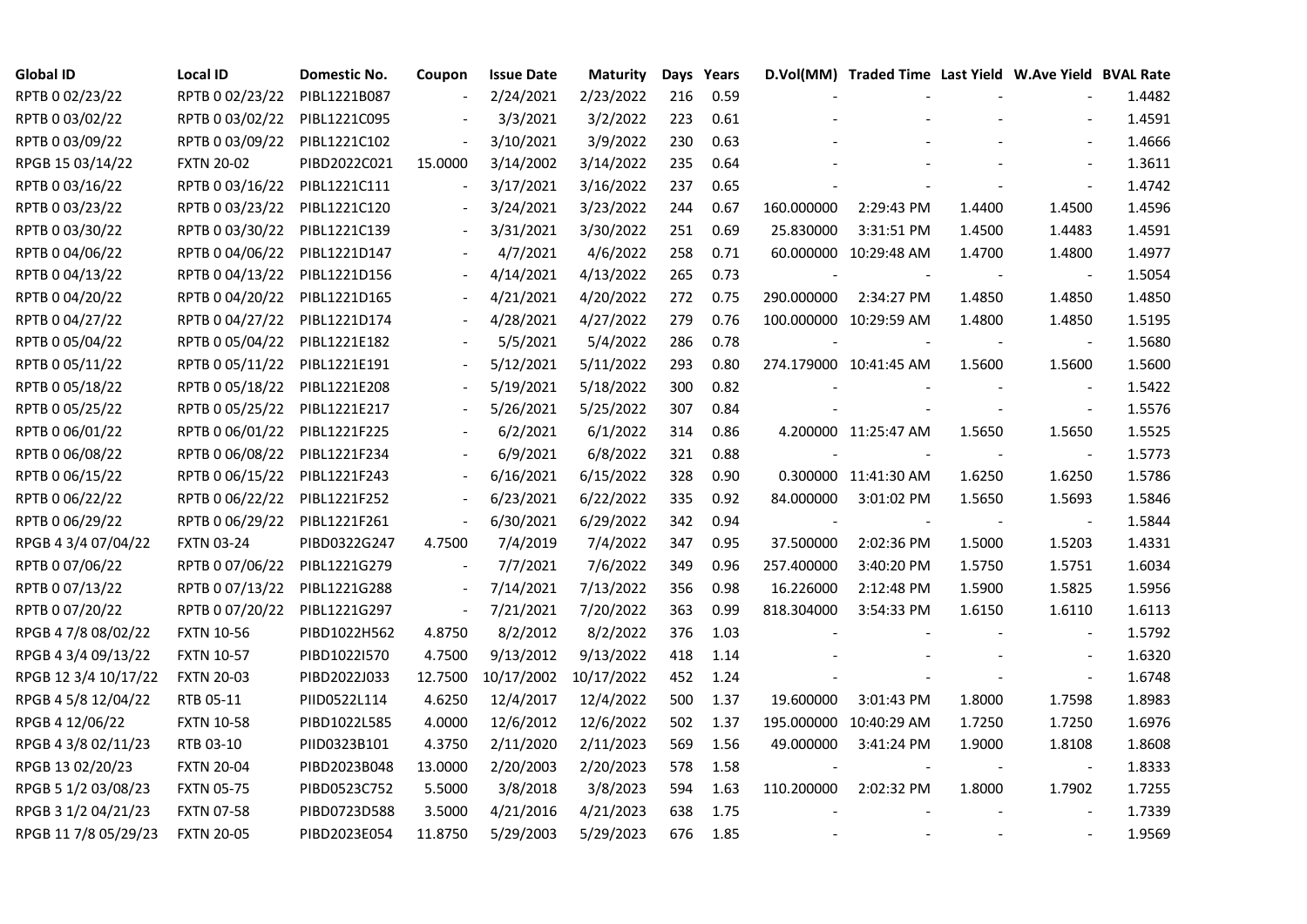| <b>Global ID</b>     | <b>Local ID</b>   | Domestic No. | Coupon  | <b>Issue Date</b> | <b>Maturity</b>  |     | Days Years |             | D.Vol(MM) Traded Time Last Yield W.Ave Yield BVAL Rate |        |                          |        |
|----------------------|-------------------|--------------|---------|-------------------|------------------|-----|------------|-------------|--------------------------------------------------------|--------|--------------------------|--------|
| RPGB 3 1/4 08/15/23  | RTB 10-04         | PIID1023H046 | 3.2500  | 8/15/2013         | 8/15/2023        | 754 | 2.06       | 30.455000   | 3:47:17 PM                                             | 2.1500 | 2.1134                   | 2.0408 |
| RPGB 2 3/8 09/10/23  | <b>FXTN 03-25</b> | PIBD0323I252 | 2.3750  | 9/10/2020         | 9/10/2023        | 780 | 2.14       |             | 35.503110 10:20:58 AM                                  | 2.0250 | 2.0070                   | 2.1481 |
| RPGB 11 3/8 10/23/23 | <b>FXTN 20-06</b> | PIBD2023J068 | 11.3750 | 10/23/2003        | 10/23/2023       | 823 | 2.25       |             |                                                        | $\sim$ | $\blacksquare$           | 2.0869 |
| RPGB 2 3/8 03/09/24  | RTB 03-11         | PIID0324C115 | 2.3750  | 3/9/2021          | 3/9/2024         | 961 | 2.63       | 1709.217000 | 3:58:13 PM                                             | 2.3325 | 2.3320                   | 2.3335 |
| RPGB 6 1/4 03/12/24  | RTB 05-12         | PIID0524C129 | 6.2500  | 3/12/2019         | 3/12/2024        | 964 | 2.64       |             | 424.200000 11:41:18 AM                                 | 2.3150 | 2.3299                   | 2.3250 |
| RPGB 4 1/2 04/20/24  | <b>FXTN 07-59</b> | PIBD0724D595 | 4.5000  | 4/20/2017         | 4/20/2024 1,003  |     | 2.75       |             |                                                        |        | $\blacksquare$           | 2.2918 |
| RPGB 12 3/8 06/03/24 | <b>FXTN 20-07</b> | PIBD2024F075 | 12.3750 | 6/3/2004          | 6/3/2024 1,047   |     | 2.87       |             |                                                        |        | $\blacksquare$           | 2.3340 |
| RPGB 12 7/8 08/05/24 | <b>FXTN 20-08</b> | PIBD2024H086 | 12.8750 | 8/5/2004          | 8/5/2024 1,110   |     | 3.04       |             |                                                        |        | $\sim$                   | 2.3948 |
| RPGB 4 1/8 08/20/24  | <b>FXTN 10-59</b> | PIBD1024H595 | 4.1250  | 8/20/2014         | 8/20/2024 1,125  |     | 3.08       |             | 71.000000 11:37:07 AM                                  | 2.4500 | 2.3881                   | 2.5487 |
| RPGB 4 1/4 10/17/24  | <b>FXTN 05-76</b> | PIBD0524J762 | 4.2500  | 10/17/2019        | 10/17/2024 1,183 |     | 3.24       |             | 44.320000 11:48:01 AM                                  | 2.3450 | 2.3470                   | 2.3766 |
| RPGB 13 3/4 11/11/24 | <b>FXTN 20-09</b> | PIBD2024K091 | 13.7500 | 11/11/2004        | 11/11/2024 1,208 |     | 3.31       |             |                                                        |        | $\blacksquare$           | 2.4817 |
| RPGB 5 3/4 04/12/25  | FXTN 07-61        | PIBD0725D618 | 5.7500  | 4/12/2018         | 4/12/2025 1,360  |     | 3.72       | 0.010000    | 3:00:49 PM                                             | 2.5000 | 2.5000                   | 2.6750 |
| RPGB 12 1/8 04/14/25 | <b>FXTN 20-10</b> | PIBD2025D103 | 12.1250 | 4/14/2005         | 4/14/2025 1,362  |     | 3.73       |             |                                                        |        | $\overline{\phantom{a}}$ | 2.6182 |
| RPGB 2 5/8 08/12/25  | RTB 05-13         | PIID0525H130 | 2.6250  | 8/12/2020         | 8/12/2025 1,482  |     | 4.06       | 519.353000  | 3:04:28 PM                                             | 2.6000 | 2.6000                   | 2.5991 |
| RPGB 3 5/8 09/09/25  | <b>FXTN 10-60</b> | PIBD10251608 | 3.6250  | 9/9/2015          | 9/9/2025 1,510   |     | 4.13       | 20.000000   | 3:57:23 PM                                             | 2.6500 | 2.6450                   | 2.6365 |
| RPGB 12 1/8 10/20/25 | <b>FXTN 20-11</b> | PIBD2025J116 | 12.1250 | 10/20/2005        | 10/20/2025 1,551 |     | 4.25       |             |                                                        |        |                          | 2.7810 |
| RPGB 18 1/4 11/29/25 | <b>FXTN 25-01</b> | PIBD2525K015 | 18.2500 | 11/29/2000        | 11/29/2025 1,591 |     | 4.36       |             |                                                        |        | $\overline{\phantom{a}}$ | 2.8144 |
| RPGB 10 1/4 01/19/26 | <b>FXTN 20-12</b> | PIBD2026A122 | 10.2500 | 1/19/2006         | 1/19/2026 1,642  |     | 4.50       |             |                                                        |        | $\blacksquare$           | 2.8569 |
| RPGB 6 1/4 02/14/26  | <b>FXTN 07-62</b> | PIBD0726B627 | 6.2500  | 2/14/2019         | 2/14/2026 1,668  |     | 4.57       | 11.800000   | 2:50:22 PM                                             | 2.8350 | 2.8350                   | 2.7063 |
| RPGB 3 3/8 04/08/26  | <b>FXTN 05-77</b> | PIBD0526D772 | 3.3750  | 4/8/2021          | 4/8/2026 1,721   |     | 4.71       | 1158.150000 | 3:59:51 PM                                             | 2.8350 | 2.8375                   | 2.8368 |
| RPGB 3 1/2 09/20/26  | RTB 10-05         | PIID1026I057 | 3.5000  | 9/20/2016         | 9/20/2026 1,886  |     | 5.16       | 5.600000    | 3:00:29 PM                                             | 3.3000 | 3.3000                   | 3.2627 |
| RPGB 6 1/4 10/20/26  | RTB 15-01         | PIID1526J019 | 6.2500  | 10/20/2011        | 10/20/2026 1,916 |     | 5.25       |             |                                                        |        | $\overline{\phantom{a}}$ | 3.0995 |
| RPGB 8 12/07/26      | <b>FXTN 20-13</b> | PIBD2026L139 | 8.0000  | 12/7/2006         | 12/7/2026 1,964  |     | 5.38       |             |                                                        |        | $\sim$                   | 3.1149 |
| RPGB 5 3/8 03/01/27  | RTB 15-02         | PIID1527C023 | 5.3750  | 3/1/2012          | 3/1/2027 2,048   |     | 5.61       |             |                                                        |        | $\blacksquare$           | 3.1761 |
| RPGB 4 3/4 05/04/27  | <b>FXTN 10-61</b> | PIBD1027E617 | 4.7500  | 5/4/2017          | 5/4/2027 2,112   |     | 5.78       | 309.100000  | 3:50:02 PM                                             | 3.2150 | 3.2149                   | 3.2132 |
| RPGB 8 5/8 09/06/27  | <b>FXTN 20-14</b> | PIBD2027I140 | 8.6250  | 9/6/2007          | 9/6/2027 2,237   |     | 6.13       |             |                                                        |        | $\blacksquare$           | 3.3105 |
| RPGB 6 1/4 03/22/28  | <b>FXTN 10-63</b> | PIBD1028C635 | 6.2500  | 3/22/2018         | 3/22/2028 2,435  |     | 6.67       | 225.000000  | 2:51:05 PM                                             | 3.5750 | 3.5528                   | 3.5288 |
| RPGB 3 5/8 04/22/28  | <b>FXTN 07-64</b> | PIBD0728D649 | 3.6250  | 4/22/2021         | 4/22/2028 2,466  |     | 6.75       | 2698.500000 | 3:50:46 PM                                             | 3.6345 | 3.6325                   | 3.6321 |
| RPGB 9 1/2 12/04/28  | <b>FXTN 20-15</b> | PIBD2028L151 | 9.5000  | 12/4/2008         | 12/4/2028 2,692  |     | 7.37       |             |                                                        |        | $\overline{\phantom{a}}$ | 3.5657 |
| RPGB 67/8 01/10/29   | <b>FXTN 10-64</b> | PIBD1029A644 | 6.8750  | 1/10/2019         | 1/10/2029 2,729  |     | 7.47       | 25.020000   | 3:00:48 PM                                             | 3.6300 | 3.6300                   | 3.6032 |
| RPGB 8 3/4 05/27/30  | <b>FXTN 20-16</b> | PIBD2030E166 | 8.7500  | 5/27/2010         | 5/27/2030 3,231  |     | 8.85       |             |                                                        |        | $\overline{\phantom{a}}$ | 3.7906 |
| RPGB 2 7/8 07/09/30  | <b>FXTN 10-65</b> | PIBD1030G655 | 2.8750  | 7/9/2020          | 7/9/2030 3,274   |     | 8.96       |             | 50.000000 11:22:29 AM                                  | 3.7300 | 3.7300                   | 3.7367 |
| RPGB 12 1/2 07/28/30 | <b>FXTN 25-02</b> | PIBD2530G029 | 12.5000 | 7/28/2005         | 7/28/2030 3,293  |     | 9.02       |             |                                                        |        | $\blacksquare$           | 3.8137 |
| RPGB 11 1/4 01/26/31 | <b>FXTN 25-03</b> | PIBD2531A032 | 11.2500 | 1/26/2006         | 1/26/2031 3,475  |     | 9.51       |             |                                                        | $\sim$ | $\sim$                   | 3.8712 |